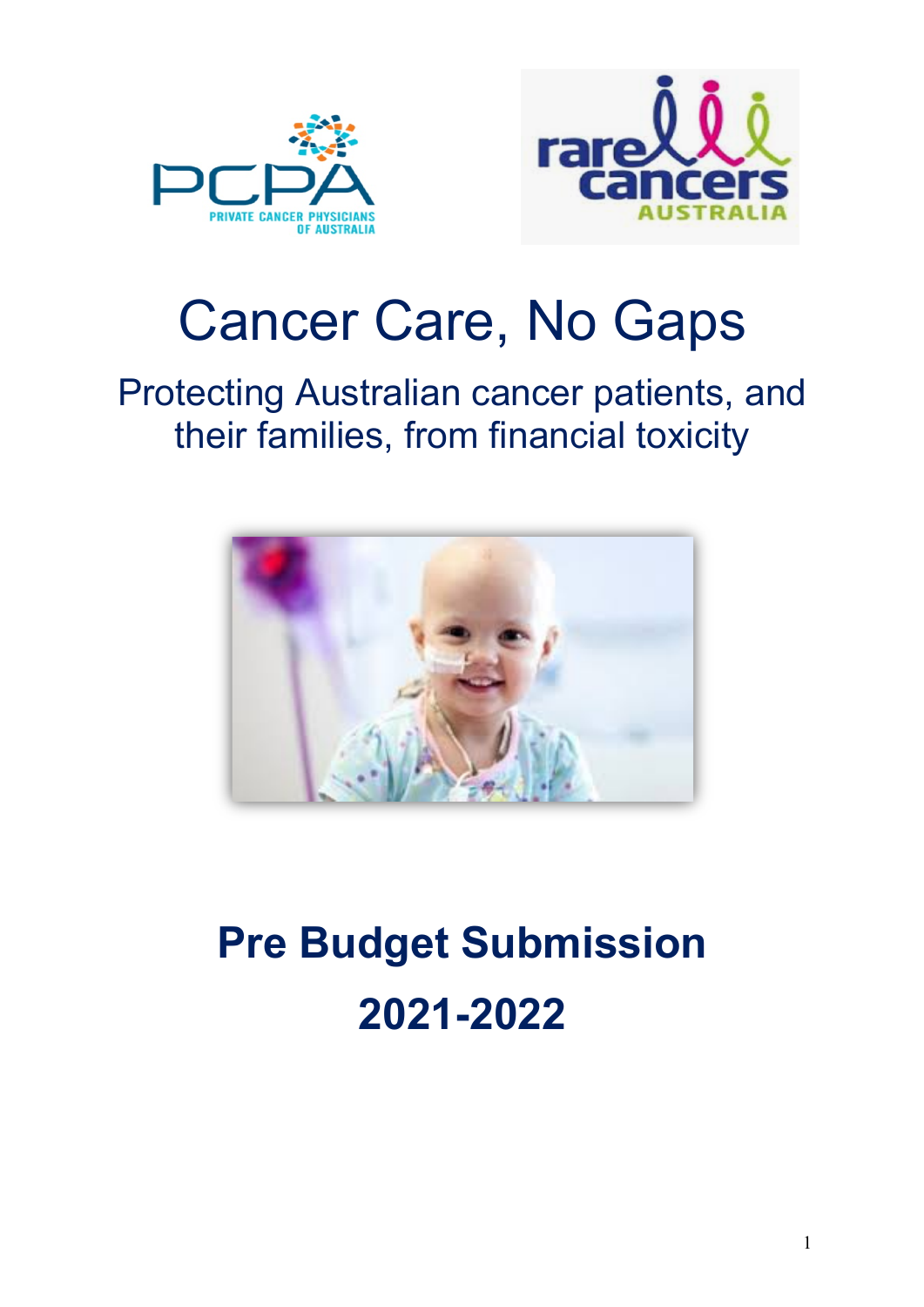



#### **Table of Contents**

| Protecting Australian cancer patients, and their families, from financial toxicity |  |
|------------------------------------------------------------------------------------|--|
|                                                                                    |  |
|                                                                                    |  |
|                                                                                    |  |
|                                                                                    |  |
|                                                                                    |  |
|                                                                                    |  |
|                                                                                    |  |
|                                                                                    |  |
|                                                                                    |  |
|                                                                                    |  |
|                                                                                    |  |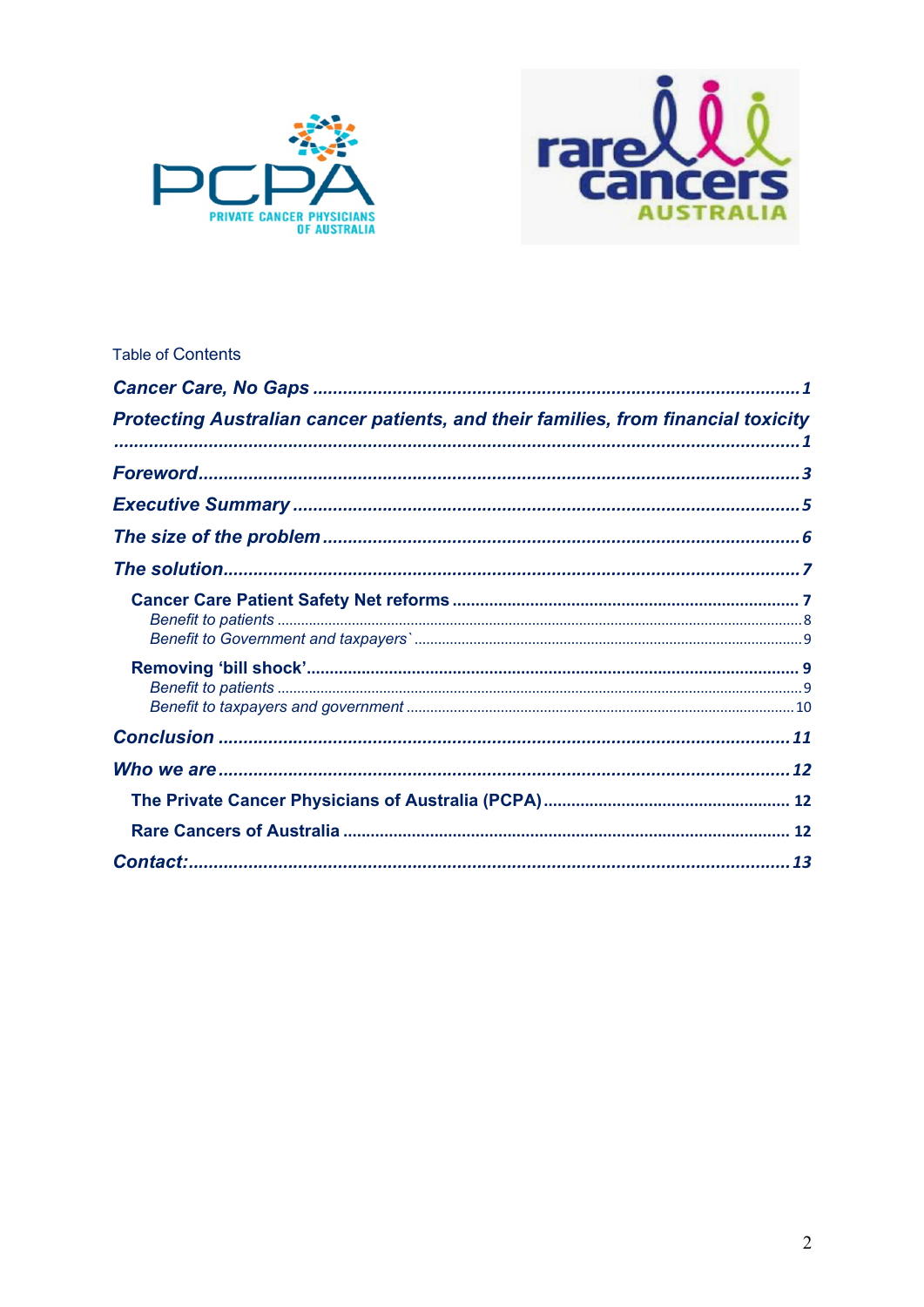



#### **Foreword**

As cancer doctors, we know the hardest words we can say to our patients are: '*you have cancer'*.

As a patient and a family, 'cancer' is one the most terrifying of words to hear. If the patient is a child, it is deeply traumatizing for their parents. If the patient is a parent, their first thought goes to their children and how it will affect them, who will look after them?

These words are even harder to digest when its compounded with the worry and stress triggered by this terrible pandemic. During 2020, thousands of sick Australians were so fearful of contracting COVID-19 or so worried of the cost, at a time of deep economic uncertainty, that they ignored their cancer symptoms and delayed seeing a doctor.

7000 Australians may have gone undiagnosed or had a late diagnosis during 2020<sup>1</sup>. We know as Australia wins the fight against this terrible pandemic and the fear factor eases; there will be a surge of patients into our clinics and, for that, we are grateful as cancer does not wait.

And whilst a delayed diagnosis can make the start of the cancer journey even more stressful than usual, we know there are many wonderful innovative treatments now available and a community of connected and experienced specialists and nurses that work together to lessen the blow of this awful disease.

With new advances in immunotherapy, targeted therapies and personalized medicine, many once fatal cancers are now being controlled. Cure rates are increasing and patients are living longer with their disease.

This is to be celebrated but what a cancer patient shouldn't be thinking is "*I can't afford this."*

The Private Cancer Physicians of Australia (PCPA) and Rare Cancers Australia (RCA) are collaborating on this vitally important challenge because we know that more now than ever, Australian cancer patients, and their families are doing it very tough indeed.

As cancer physicians providing high quality, personalised, patient-centred care, we are acutely aware of this issue and we work very hard to control the out of pocket expenses that are within our control. As a lead patient advocacy group, RCA very often steps in to financially assist patients struggling with mounting medical bills. Sadly, COVID-19 has ruthlessly stripped that cupboard bare for all patient support groups.

The problem of severe financial toxicity, experienced by cancer patients and their families can, and must, be addressed now.

These carefully thought out initiatives have been put together by some of the nation's most experienced and respected oncologists, supported by Australia's lead patient advocacy groups.

We are all on the frontline of cancer care every day, and always have the patient's best interests at heart.

<sup>1</sup> https://www.canceraustralia.gov.au/about-us/news/cancer-wont-wait-during-covid-19-pandemic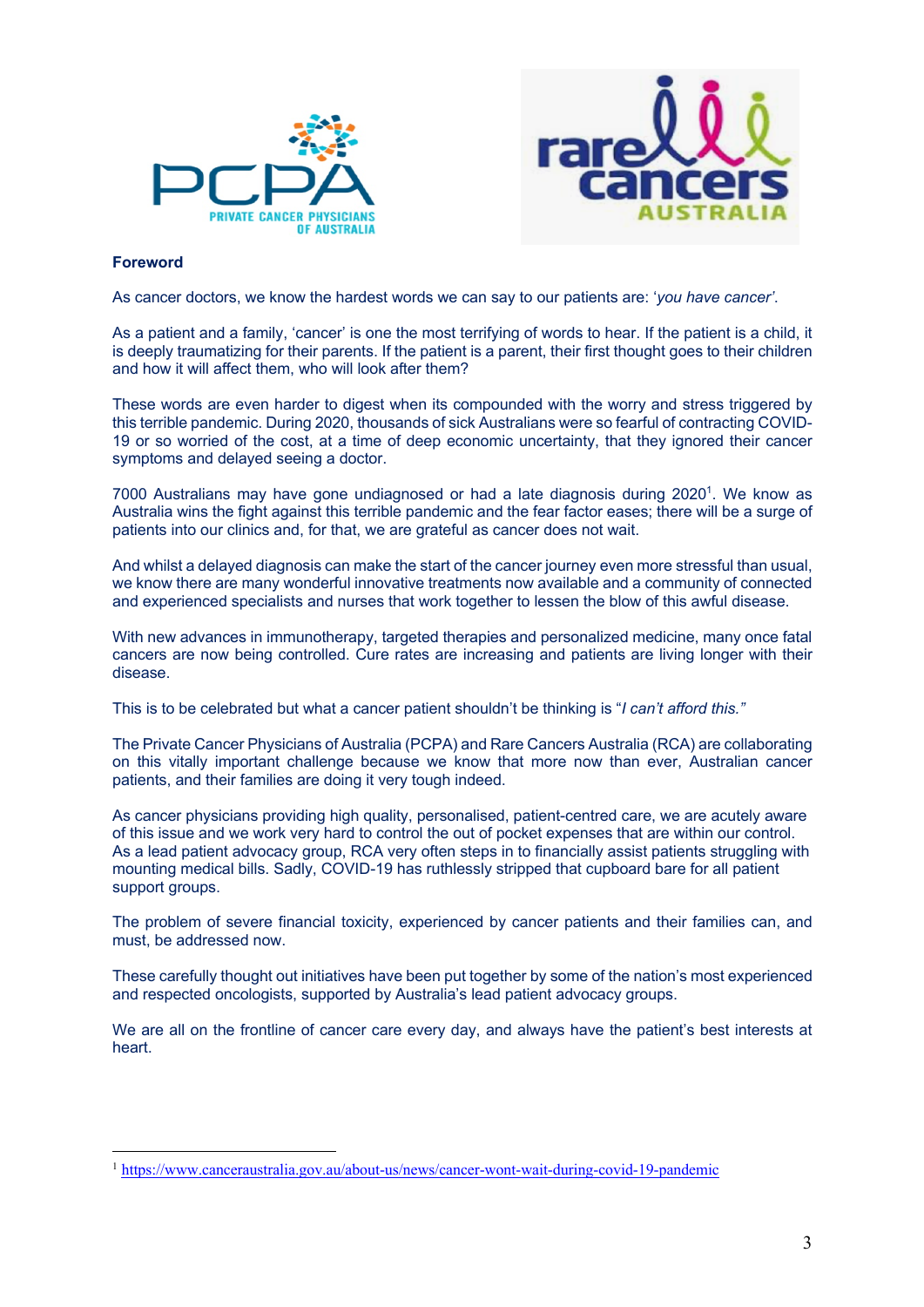



We commit this pre-budget submission to the Government for consideration and we look forward to continuing to work with it to ensure the best outcomes for all Australian cancer patients and their families.



 $\not\!\!{2}$ 





**Medical Oncologist Chairman and Founder Rare Cancers Australia** 

**Dr Christopher Steer Mr Richard Vines Mr Richard Vines**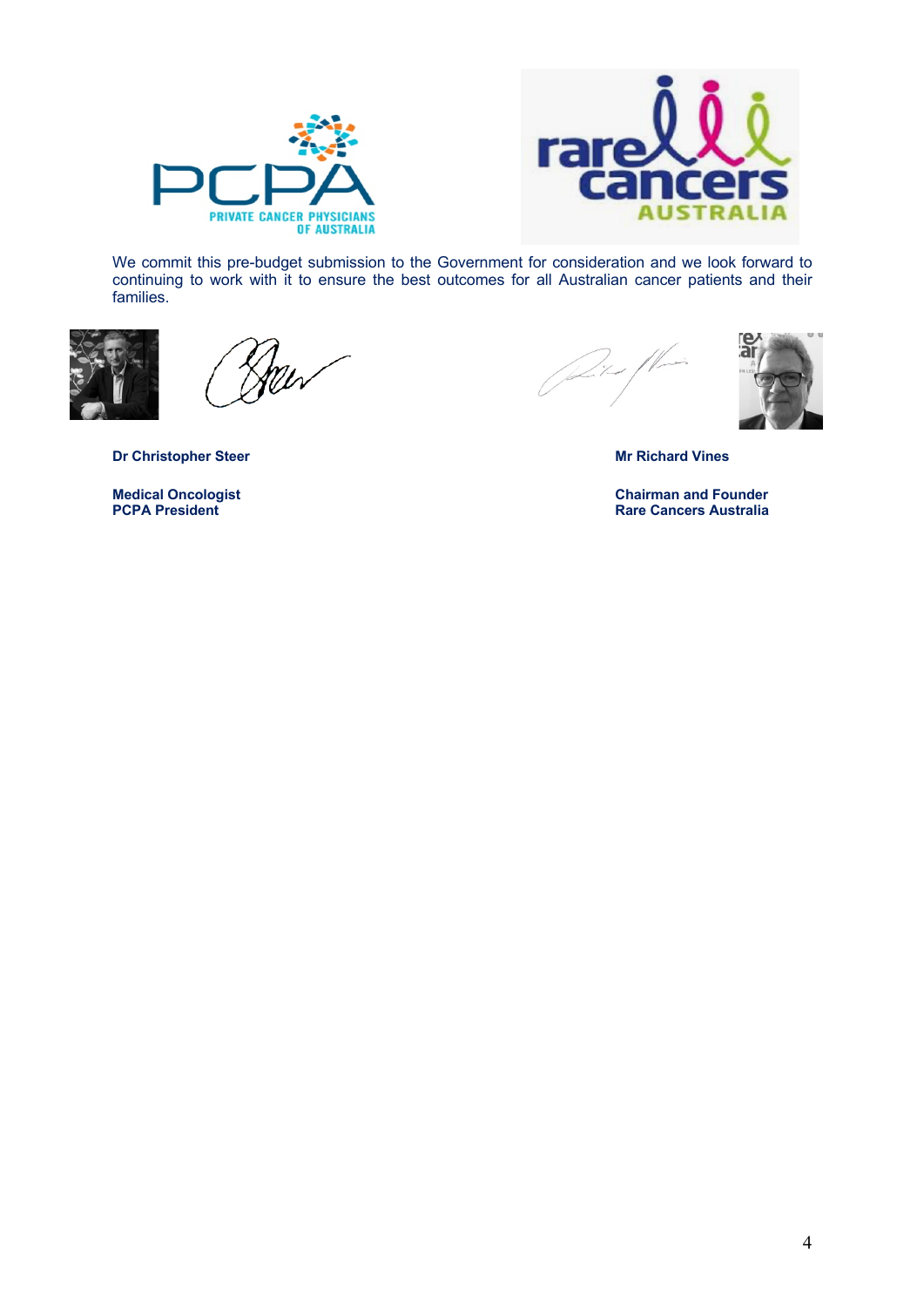



#### **Executive Summary**

Australia has a world class health system. The Australian Government must be applauded for the cautious and evidence-based approach it has taken to mitigating the worst of the health and economic impacts of this global pandemic.

But our health system is very complex – sometimes overwhelmingly so.

This rings especially true for the nation's sickest patients facing the fight of their lives, as they are often overwhelmed by the financial toxicity that arrives alongside a devastating cancer diagnosis.

Our collective core mission is the delivery of the best treatment and advocacy for patients with cancer, regardless of where they might live, or what their socioeconomic circumstances. We strive, each day, to rid the scourge of cancer from our patients and provide comfort and support to them and their families.

As a result, PCPA and RCA are acutely aware, and deeply concerned at the overwhelming and often, unexpected financial costs that come with the diagnosis of cancer.

We are all very focused on insulating a patient against "bill shock" and often crippling out-of-pocket expenses gathered along the way. Undergoing treatment for cancer is fraught enough, and financial stress serves only to diverting focus and energy away from treatment.

As cancer physicians providing high quality, personalised, patient-centred care, we work very hard to control the out of pocket expenses that are within our control. As patient advocacy leaders, we see firsthand the often-extreme choices some patient feel they must make. Sell the house or have treatment? Retain childcare services or have treatment? Keep working or take the much-needed time off to recover?

Cancer treatment should never come with a question mark over whether the patient can afford it or not.

The PCPA has delivered to the Government a comprehensive 'Cancer Care, No Gaps' policy paper. In this submission, we focus on the low cost and high impact measures that, if adopted, can and will have an immediate positive effect in the lives of Australian cancer patients and their families.

NO more is this important than now when we know more than 7000 cancer patients in 2020 have deferred confirming (or otherwise) their cancer symptoms and when many sick Australians, and their families, are struggling with more financial hardship than ever.

We know our recommendations will go a long way to help cancer patients and their families right now and for the longer future. These include:

- Introducing an MBS and PBS 'Cancer Patient Safety Net' that allows the benefit of both schemes to flow immediately to the patient, upon the clear diagnosis of cancer;
- the creation of a technology-driven 'financial concierge' system to ensure all bills (regardless of what, and where, that provider is) can be seen and centred in one place to reduce the 'bill shock'; and
- a taskforce to ensure all key stakeholders can collaborate on a delivery model that prevents any 'gaming' of the new system by health providers.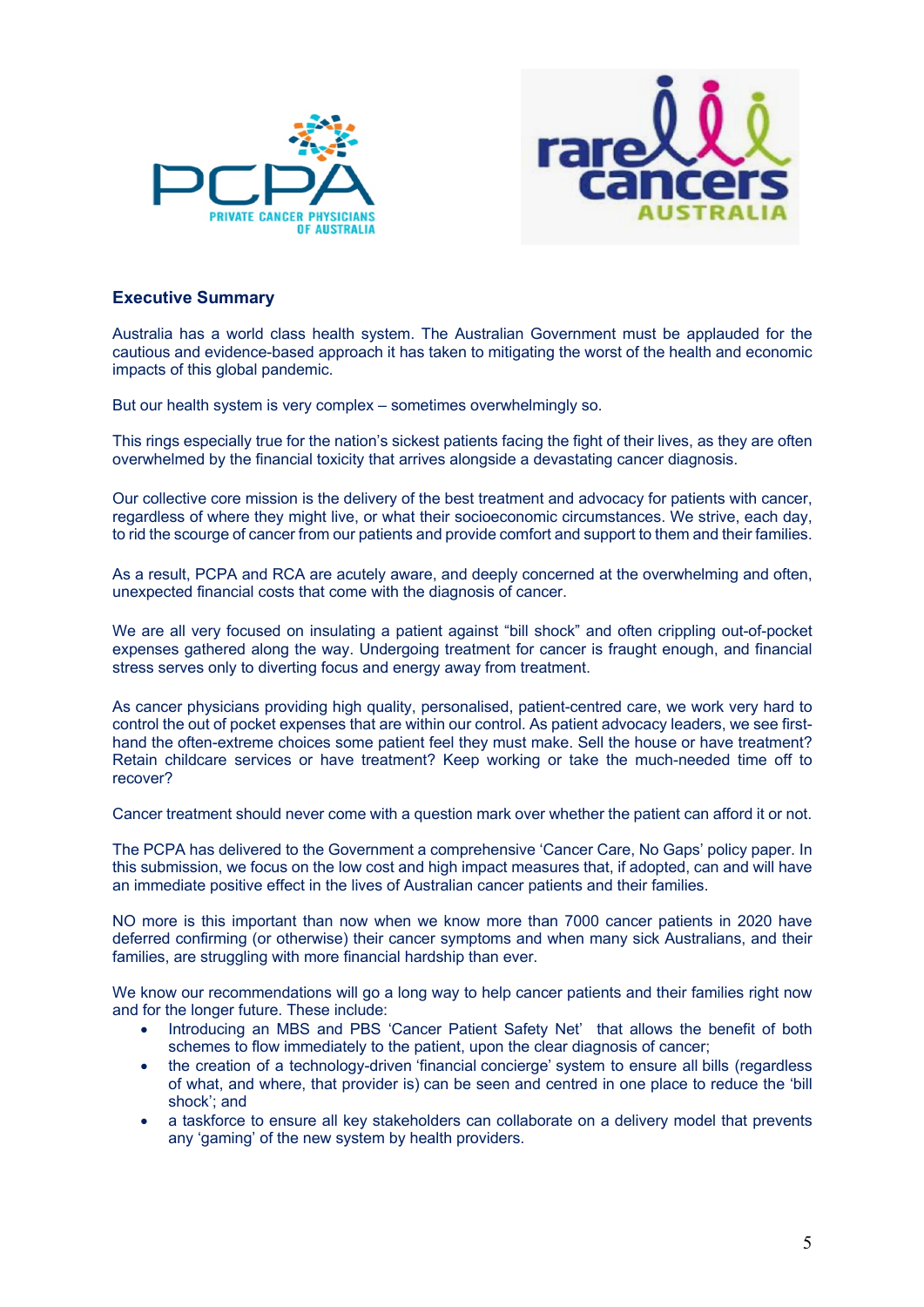



#### **The size of the problem**

An estimated 145,000 new cases of cancer were diagnosed in Australia in 2019, with that number predicted to rise to 150,000 in 2020<sup>2</sup>

However, according to a recent report by Cancer Australia, there were 150,000 fewer cancer-related medical services and procedures for breast, colorectal, lung and prostate cancers undertaken in Australia, in January to September 2020, during the COVID-19 pandemic.

This is deeply troubling and we hope those patients listen to their symptoms and seek the treatment they need now, if they haven't already. Delayed diagnosis too often leads to poor outcomes for cancer sufferers and we applaud the Government for launching its Cancer Won't Wait video campaign to encourage cancer sufferers to see their doctor.

With or without a pandemic, one in two Australian men and women will be diagnosed with cancer by the age of 85.

These sobering statistics are equalled only by the pain inflicted by rising out-of-pocket expenses inflicted by cancer. Delayed diagnosis may mean even more financial hardship as many patients would have already been doing it tough, as our economy crashed under the weight of the global health crisis.

Their worry about out-of-pocket costs may have added to their decision to delay treatment or, indeed, to continue with it.

In some cases, it is estimated patients will be paying up to \$22,000 from their own pocket during their cancer treatment.

The median out-of-pocket costs in 2018 [across five cancers studied] were largest for therapeutic procedures (\$670), professional attendances (\$414) and medications (\$288). 3

Medical costs for patients with some types of cancer are also high. The consequences can be devastating for patients experiencing financial hardship, including serious impacts such as delays of or non-adherence to therapy and increased morbidity.4

These figures paint a grim picture for the nation's sickest and most vulnerable patients.

The good news is that there are simple and cost-effective practical policy solutions that can make a real and lasting difference.

<sup>2</sup> Australian Institute of Health and Welfare 2019. Cancer in Australia: In brief 2019. Cancer series no. 122. Cat no. CAN 126. Canberra: AIHW.

<sup>3</sup> https://www.hospitalhealth.com.au/content/facility-admin/news/cancer-patients-out-of-pocket-up-to-22-000-

<sup>1260388335#</sup>axzz68VlgZblW

<sup>4</sup> https://www.hospitalhealth.com.au/content/facility-admin/news/cancer-patients-out-of-pocket-up-to-22-000-

<sup>1260388335#</sup>axzz68VlgZblW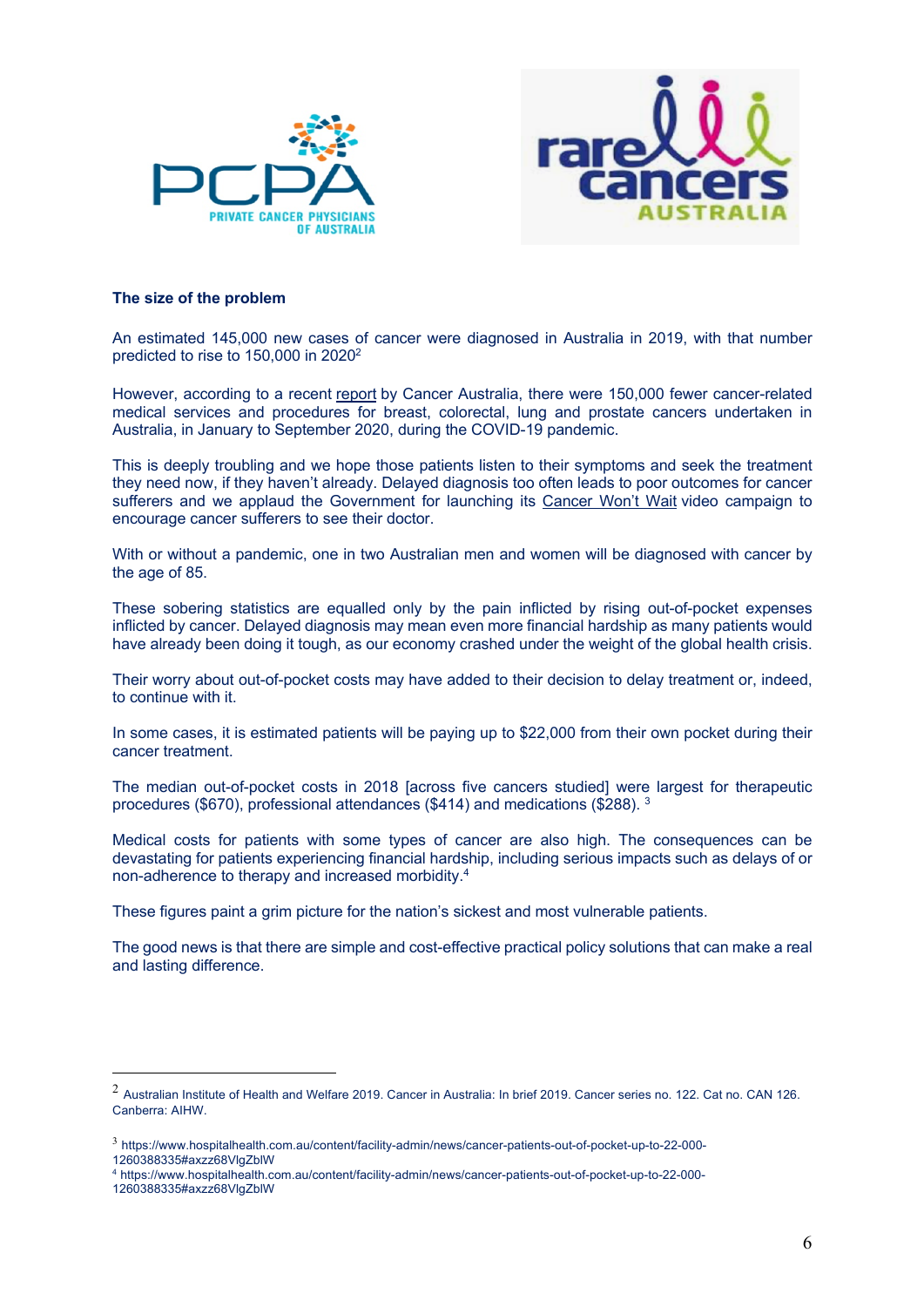



#### **The solution**

#### Cancer Care Patient Safety Net reforms

The PCPA and RCA proposes that cancer patients are granted access to the MBS and PBS patient safety net programs immediately they have a diagnosis of cancer.

Under this proposal, the Medicare item reimbursement would remain the same for all clinicians. Members of the cancer care team would be included in the safety net, which would cover an episode of care that extends across more than a single calendar year.

The cost of cancer care should not be influenced by the month of diagnosis and our proposed measure of a 'Cancer Care' patient safety net, would eliminate the discrimination patients face if diagnosed later in the year. (The current patient safety net resets every January).

The cost to Government of this simple but critically important measure is relatively small, compared to the size of the problem that is the financial toxicity and bill shock to our most vulnerable Australians.

If the benefits of the MBS safety net (the extended MBS is currently set at a \$2133 threshold<sup>5</sup>) were applied immediately upon diagnosis, the cost to Government would be approximately \$30.9m in 2021 and for each year on (aligned with the number of Australians diagnosed with cancer)

If the benefits of the PBS safety net (currently \$1550.70 for general patients, excluding concessions $6$ ), were applied immediately upon diagnosis, the cost to Government would be approximately \$22.47m this year and increasingly incrementally with the number of patients diagnosed each year.

#### **The total cost for this practical policy solution, which could be immediately implemented, would be approximately \$53.37m p/a.**

We acknowledge there have been past disappointments with a small cohort of obstetric specialists manipulating the system to increase their fees.

We believe we can learn the lessons and avoid any potential 'gaming' by doctors.

If the patient safety net is to be triggered the moment cancer diagnosis is made and the benefits followed the patient (not the providers), there should be no change in fees or any increase in financial benefit to the providers. This issue is being addressed and a resolution may require further independent economic modelling. We support the Government on its determination that all specialists are demonstrably fiscally responsible.

The PCPA and RCA stand ready to help model a scheme that brings all of the key stakeholders including the Government, patient advocacy groups, leading medical, radiation and surgical oncologists, Specialist Colleges, GPs, private and public hospitals, researchers, private health insurance funds, state governments and insurance companies to the table.

<sup>5</sup> http://www.mbsonline.gov.au/internet/mbsonline/publishing.nsf/Content/Factsheet-MSNThresholds\_1Jan2019

<sup>6</sup> https://www.humanservices.gov.au/individuals/services/medicare/pharmaceutical-benefits-scheme/when-you-spend-lot-pbsmedicines/pbs-safety-net-thresholds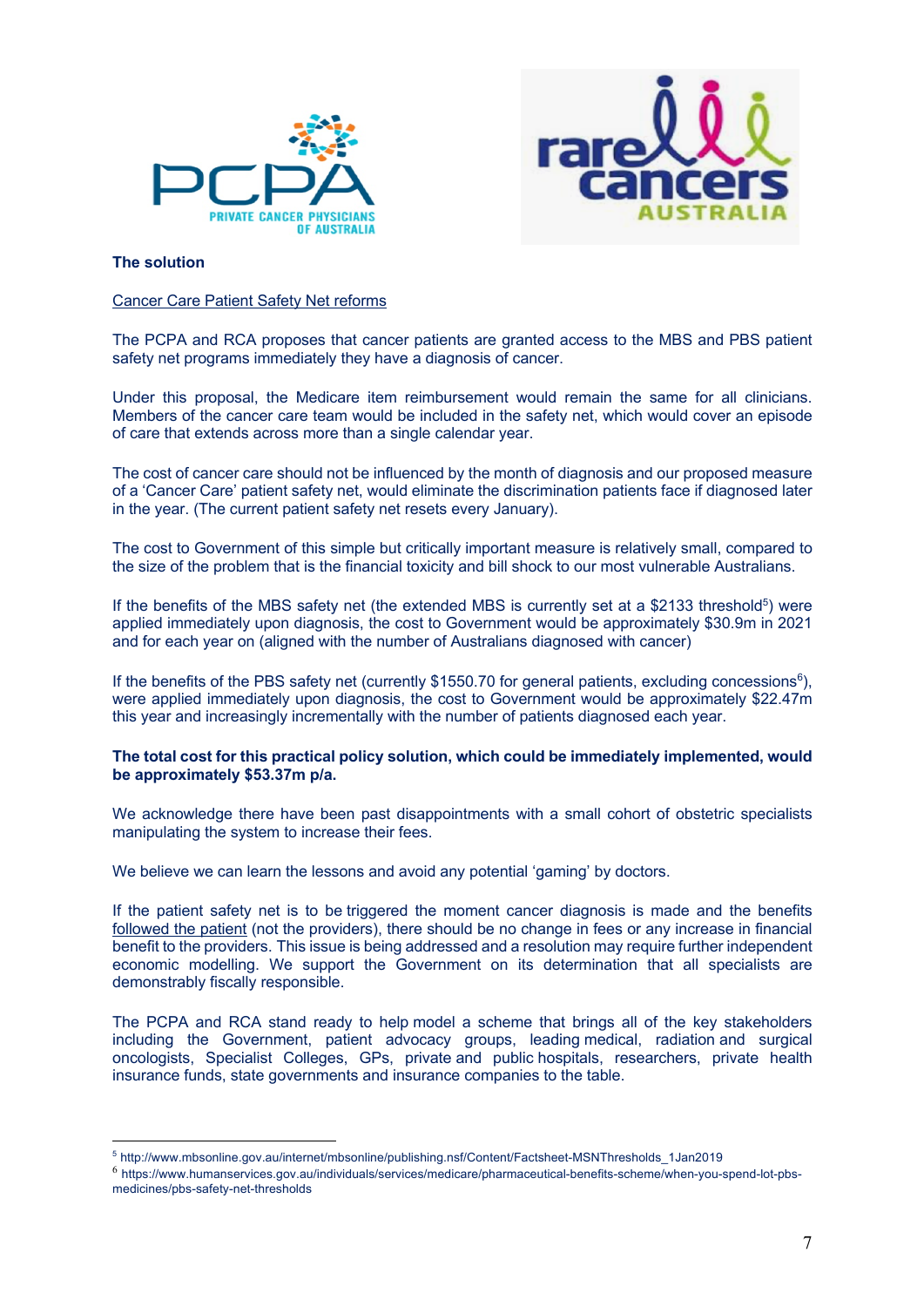



There already exists the National Oncology Alliance (NOA) with more than 100 members in four pillars: patients, patient groups, clinicians and the pharmaceutical industry. These committed professionals and patients stand ready to support this scheme.

The first priority will be engaging an independent health economist to work with the taskforce. The end game is securing an agreement that the benefits of a modified patient safety net must be reaped by the patient and not by the service provider or specialist.

This taskforce would be supported by a secretariat (within the Department of Health or within PCPA) that would coordinate the ongoing liaison between stakeholders and fully develop and roll out the new cancer safety net model. There would also have to be an agreed annual review or audit mechanism to ensure service provider fees are not unduly increased over time.

We are exploring with the Department of Health, other options to lock in any guarantees that the specialist or GP won't seek to exploit the situation. We know it is a situation we can absolutely resolve to the benefit of Government, patients and taxpayers.

Indeed, the PCPA has held very positive preliminary discussions with the Department of Health and the then Chief Medical Officer, Professor Brendan Murphy and his colleagues, to discuss the issue of a 'Cancer Care' patient safety net for both the PBS and MBS.

We have also discussed the formation of a taskforce to address all other out-of-pocket expenses and understand such a taskforce needs Ministerial direction.

We believe the concept of an immediate safety net for cancer patients was received very favourably, especially if we could demonstrably eliminate any potential 'gaming' of the system.

#### *Benefit to patients*

The benefits to the patient, and their families, of having the Patient Safety Net (for both MBS and PBS) accessible immediately once cancer is diagnosed cannot be underestimated. This is particularly so during and as we emerge out from under this pandemic. Cancer patients need all the help (financially and otherwise) that we, as a society, can offer them.

It would mark the first important step of taking control over the many financial burdens that are incurred along any cancer journey. We know, as cancer doctors and as patient advocates, the negative impact that concerns over the cost of healthcare can have on the decisions our patients make. Stress is not conducive to early recovery. We need those who are on the cancer journey to focus on their health not their bank balance. We know that this one simple measure will provide enormous positive relief to both patients and their families.

It will also have a significant flow on effect to organisations, such as Rare Cancers Australia, who step in to financially 'plug the gaps' for thousands of Australians each year who simply can't afford their treatment and ongoing monitoring. Never has this been more in demand than now during this shocking global health and economic crisis.

Knowing these important grassroot organisations can focus on supporting the cancer patient and their families with other practical and logistical support measures, rather than with money, will remove an immense cost pressure from these overwhelmed not-for-profit services.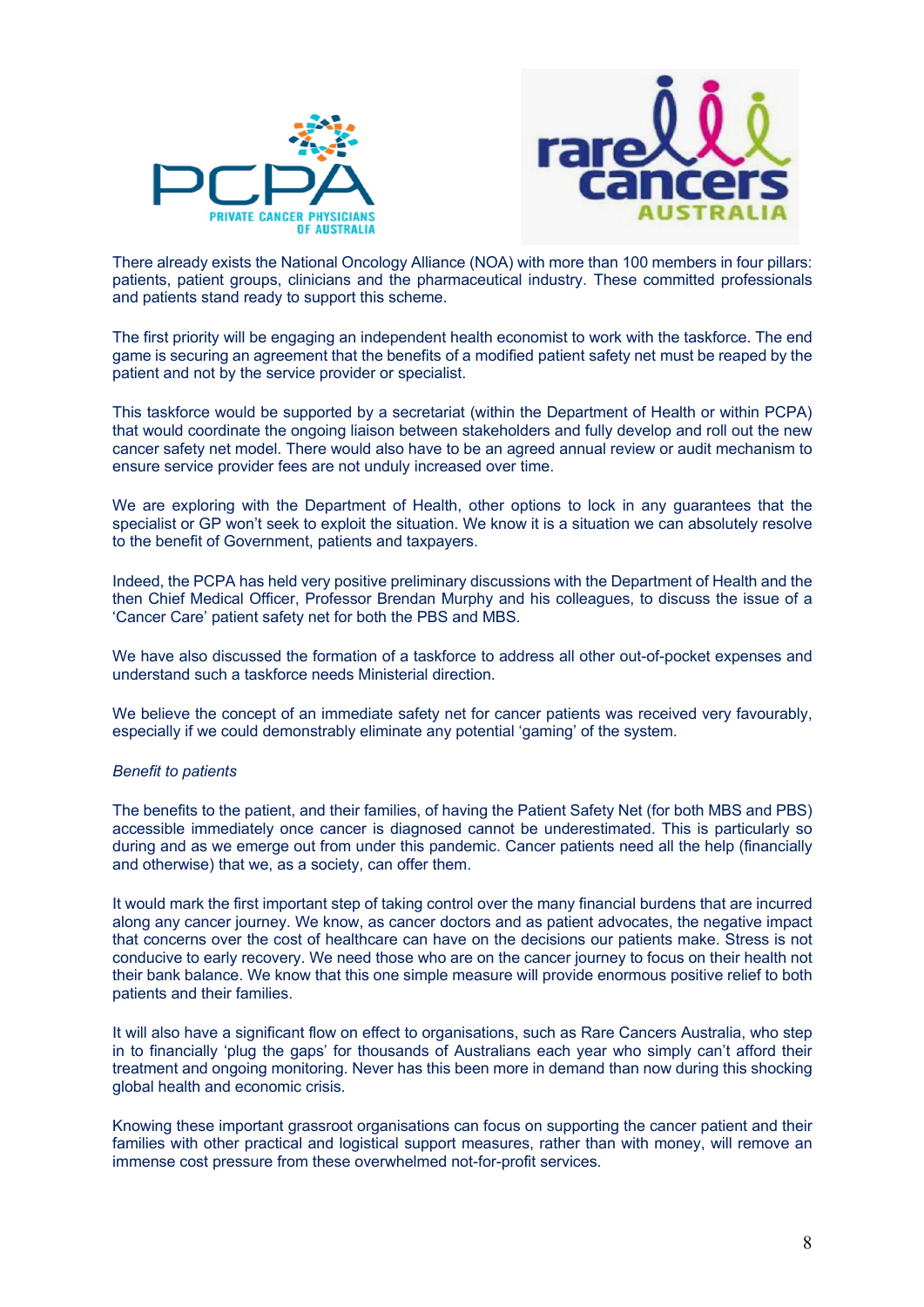



These patient groups have been hit hard financially by the pandemic in terms of managing additional demand from financially stressed cancer patients and a dramatic reduction in private sponsorship and philanthropic support.

*Benefit to Government and taxpayers`*

Right now, too many sick Australians are not seeing their doctor for a timely diagnosis of cancer. The hesitancy is out of fear of COVID-9 or worry about the financial costs or both.

The cost of this delayed treatment will be significant to patients and to taxpayers. Cancer doesn't go away just because a patient can't afford the treatment or out of pocket expenses but the more delayed the treatment, the more challenging it can become.

With the right levers in place, taxpayers can be assured that the cancer patient safety net works and is audited and its participating health professionals can, and will, be held accountable.

The Government knows this application of funding is both a sound investment and the cost benefit returns to the nation are demonstrable.

#### Removing 'bill shock'

We know how bills can mount quickly for all patients but 'bill shock' can be particularly distressing for those with cancer.

Significant out of pocket costs can hit without warning or with our patients having little, if any say in what, and how, their money is spent or prioritised. Often, patients, and their families, are blindsided by significant out of pocket costs and have had little time to prepare for, or accommodate, those expenses.

We believe this 'bill shock' can be negated with a form of 'clinician-controlled bundling' of fees and the creation of technology-driven 'financial concierge' system to ensure all bills (regardless of what, and where, that provider is) can be seen and centred in one account.

The PCPA and RCA applauds Prime Minister Scott Morrison's recent statement that innovation and technology should be utilised in far greater capacity and circumstance, to provide solutions to existing health problems.

We believe that using Artificial Intelligence technology to assist in reducing financial toxicity on Australian cancer patients is indeed in line with the Government's innovative health agenda.

We would look to partner with Sydney Health Partners Education Research and Enterprise (SPHERE) and/or Monash Partners, who are already developing data-driven health care improvements and clinical trial platforms to help develop this Australian-first initiative.

#### *Benefit to patients*

The benefits are immense and demonstrable. Tourists in resorts can expect their expenses to be consolidated in one transparent account and yet those with mounting, and often unexpected, costs whilst also dealing with a potentially fatal health diagnosis have no visibility of the costs they will incur on their cancer journey.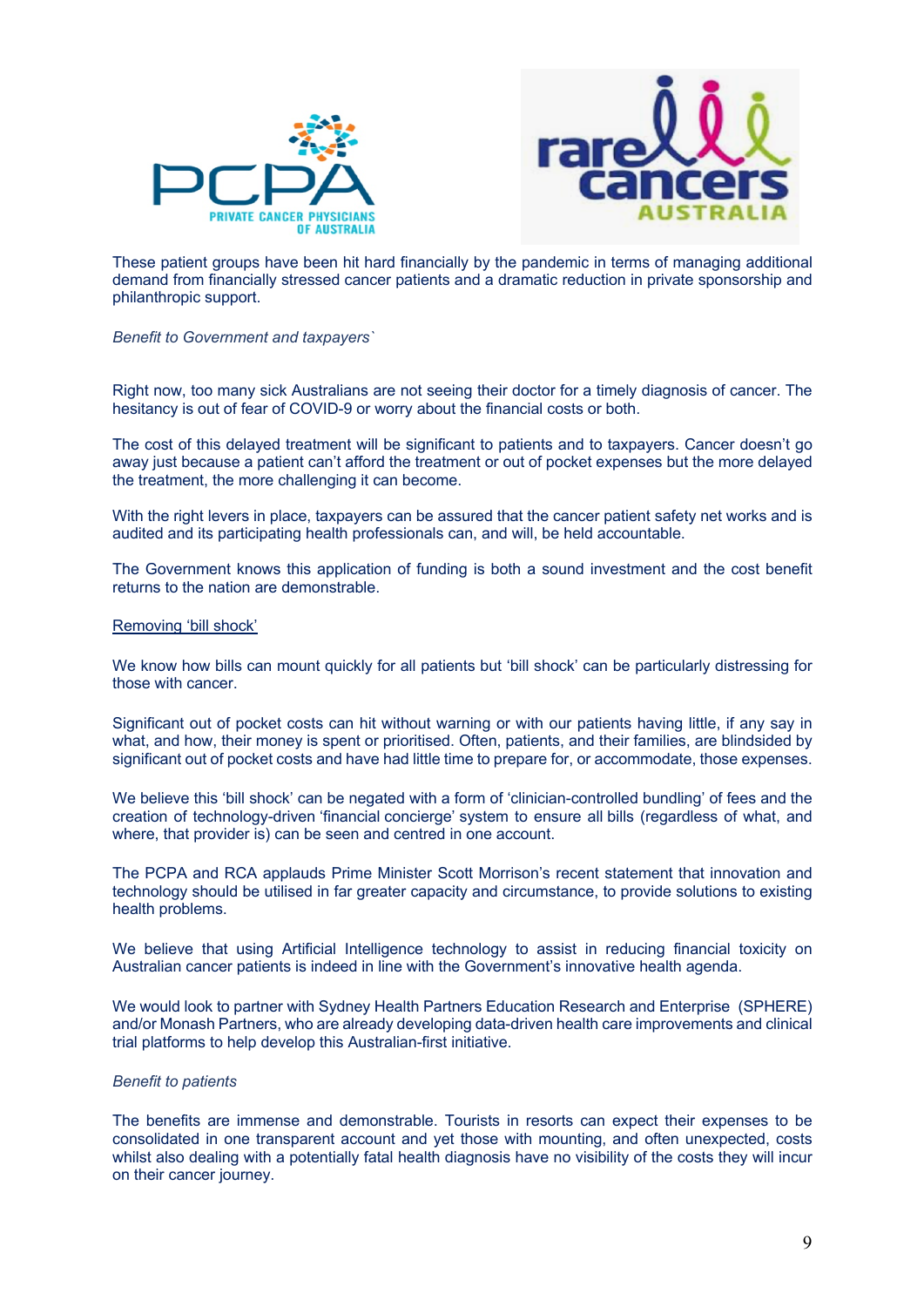



As medical oncologists, we can control our cost impact but our patients should be able to know and pre-empt *all* costs incurred by other specialists and GPs.

We believe this certainty will allow our patients to focus on the one thing that is most important to them and their families – to get better.

#### *Benefit to taxpayers and government*

Allowing cancer patients to know beforehand, or as they are undertaking treatment, will also ensure efficiency in an often-inefficient system.

With privacy rules firmly in place, data harnessed from the AI-driven 'concierging' of the out of pocket expenses, will allow governments (Federal and State) to plan and fund appropriate services and to ensure that excessive charging and unnecessary over-servicing by health providers can be reigned-in. It will ensure a fully accountable health system.

The data can also be leveraged to further streamline Australia public and private health services and ensure the patient and the taxpayer receive the best value for their tax dollar as well as an informed blueprint for future health care innovations and policy development.

We believe that partnering with Monash Partners and SPHERE, will allow this initiative to be developed quickly and effectively, upscaled and potentially exported as an Australian-owned healthcare initiative.

Australia needs a National Cancer Plan that is progressive and provides unified actions to address the complicated challenges of tackling cancer as technology and science progress.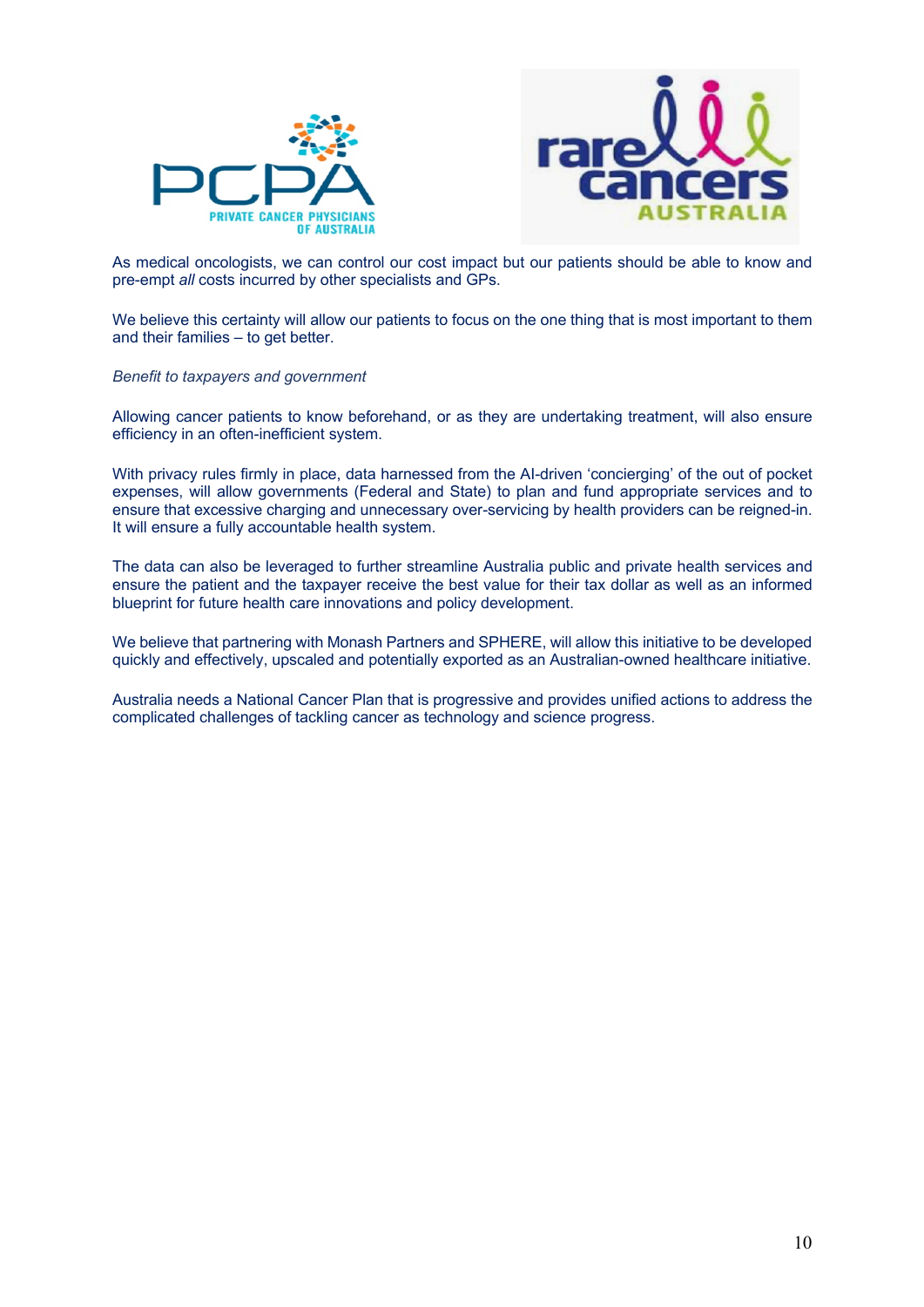



#### **Recommendations**

**1.** That the Australian Government supports cancer patients by creating a special MBS and PBS "cancer patient" safety net category

#### **Estimated cost: \$53.37m p/a.**

2. Establish a healthcare working group, with a professional support secretariat, that can consult widely and collaborate on an evidence-based model that negates, and removes, the risk of specialist 'gaming' of the reforms. Engagement of a health economist to work with the Government on the new model.

Annual auditing and benchmark review of the cancer patient safety net to ensure, its integrity is maintained and action can be taken if not.

#### **Estimated cost: \$1 million initiative investment.**

**3.** That the Australian Government support the creation of a technologydriven 'financial concierge' system to ensure all cancer treatment bills are centred in one place to reduce the 'bill shock'.

#### **Estimated cost: \$5m initially to scope and develop a prototype software platform that can then be scaled up and exported internationally**

#### **Conclusion**

As the World Economic Forum observes<sup>7</sup>, since early 2020, health systems around the globe have marshalled a response to the nearly unrelenting demands of the COVID-19 pandemic.

Cancer has not stopped, but patients' access to services for these has been paused or delayed, likely leading to further loss of life among people with conditions like cancer, where time to treatment is critical. The financial toxicity of the cancer journey is also likely to worsen as many sick Australians are already struggling to recover from the economic blow the pandemic has dealt this country.

We need to help cancer patients start their cancer journey, knowing that the out of pocket expenses with medicines (PBS) and health services (MBS) will be significantly reduced for them and their families. This cancer net safety net initiatives is a low cost, high impact policy that is needed more now than ever.

RCA and PCPA, commits this "No Gaps Cancer Care" pre budget submission for adoption on behalf of the one in two Australians – and their families - who will be diagnosed with cancer before the age of 858.

<sup>7</sup> https://www.weforum.org/agenda/2021/01/covid19-impact-lung-cancer/ 8

*https://www.cancer.org.au/about-cancer/what-is-cancer/facts-and-figures.html*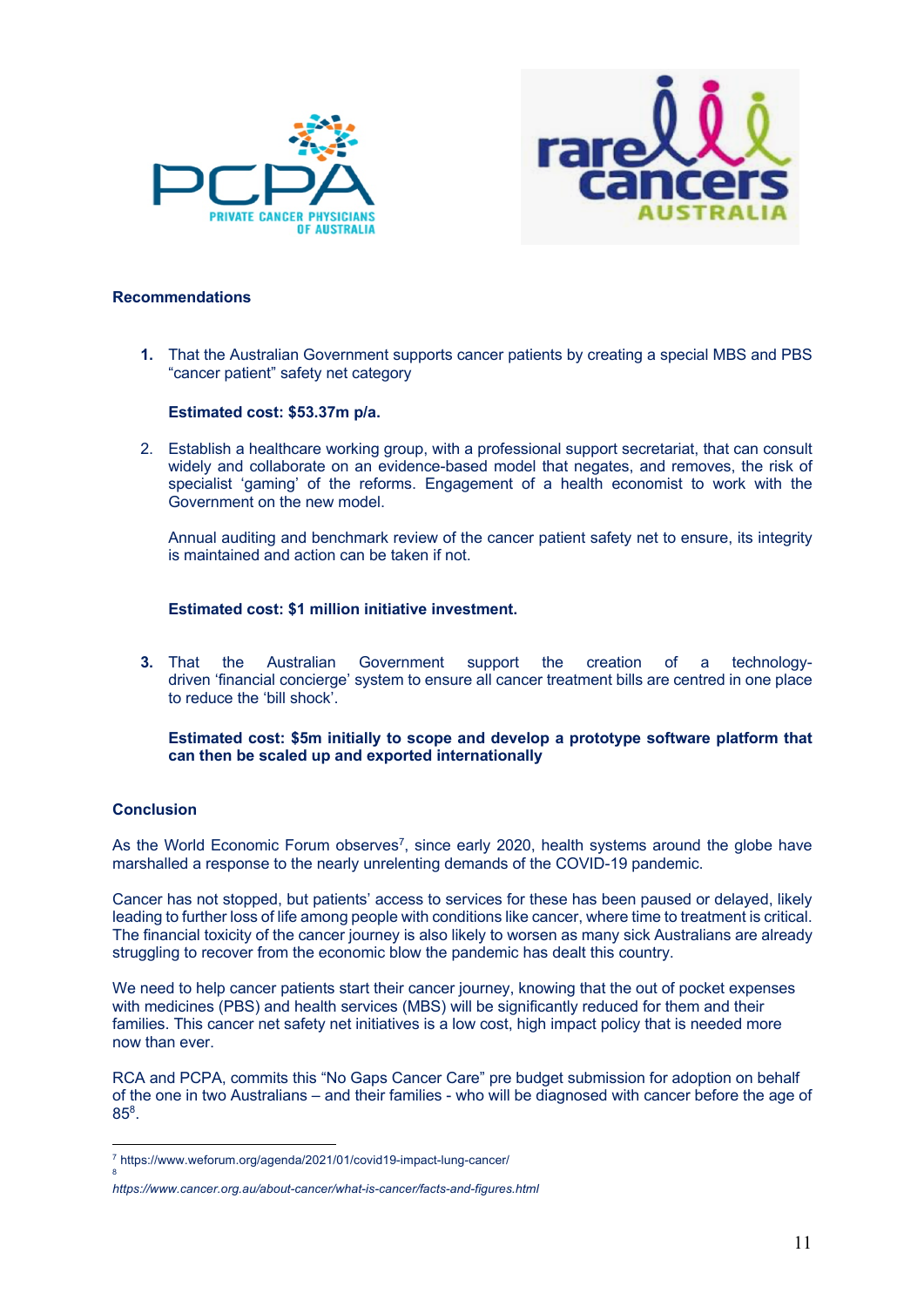



#### **Who we are**

#### The Private Cancer Physicians of Australia (PCPA)

The Private Cancer Physicians of Australia (PCPA) Limited is a not-for-profit organisation dedicated to the improvement of the health system for all cancer patients, but particularly for private cancer patients in Australia.

Although the majority of cancer patients are treated in the private system, there are many anomalies in funding and regulation that disadvantage private patients. Private cancer physicians also face issues in accessing drugs for their patients and sometimes beds. Barriers also exist to the participation of private physicians in research and training. The PCPA has been established to address these issues.

Established in 2007 the PCPA is a membership organisation for medical oncologists and clinical haematologists in private practice in Australia. The PCPA has a pivotal role in the Australian community for the implementation, delivery and planning of improved cancer services in the Private Health Sector. The PCPA welcomes the interest of politicians, policy makers, funding bodies, health providers, other professionals, professional organisations and, of course, patients themselves.

#### Our Mission

To promote and work towards a health system that provides high quality, fair, integrated cancer treatment that benefits patients and supports medical practitioners.

#### Our Vision

All cancer patients in Australia will receive a high quality, timely and personal care from a physician of their choice.

#### Our Values

- Quality care for patients
- Personal, patient centred care
- Well educated professionals
- Evidence based medicine
- Collegiality and peer support

#### Rare Cancers of Australia

Rare Cancers Australia Ltd (RCA) is a charity whose purpose is to improve the lives and health outcomes of Australians living with rare and less common (RLC) cancers. In Australia in 2017, an estimated 52,000 people were diagnosed with RLC cancers, and 25,000 died from them, according to Cancer in Australia 2017 estimates.

As distinct from common cancers (breast, prostate, bowel, lung and melanoma) there is very little patient support offered to RLC cancer patients. RCA works tirelessly to ensure that this cancer group will never be forgotten or ignored again.